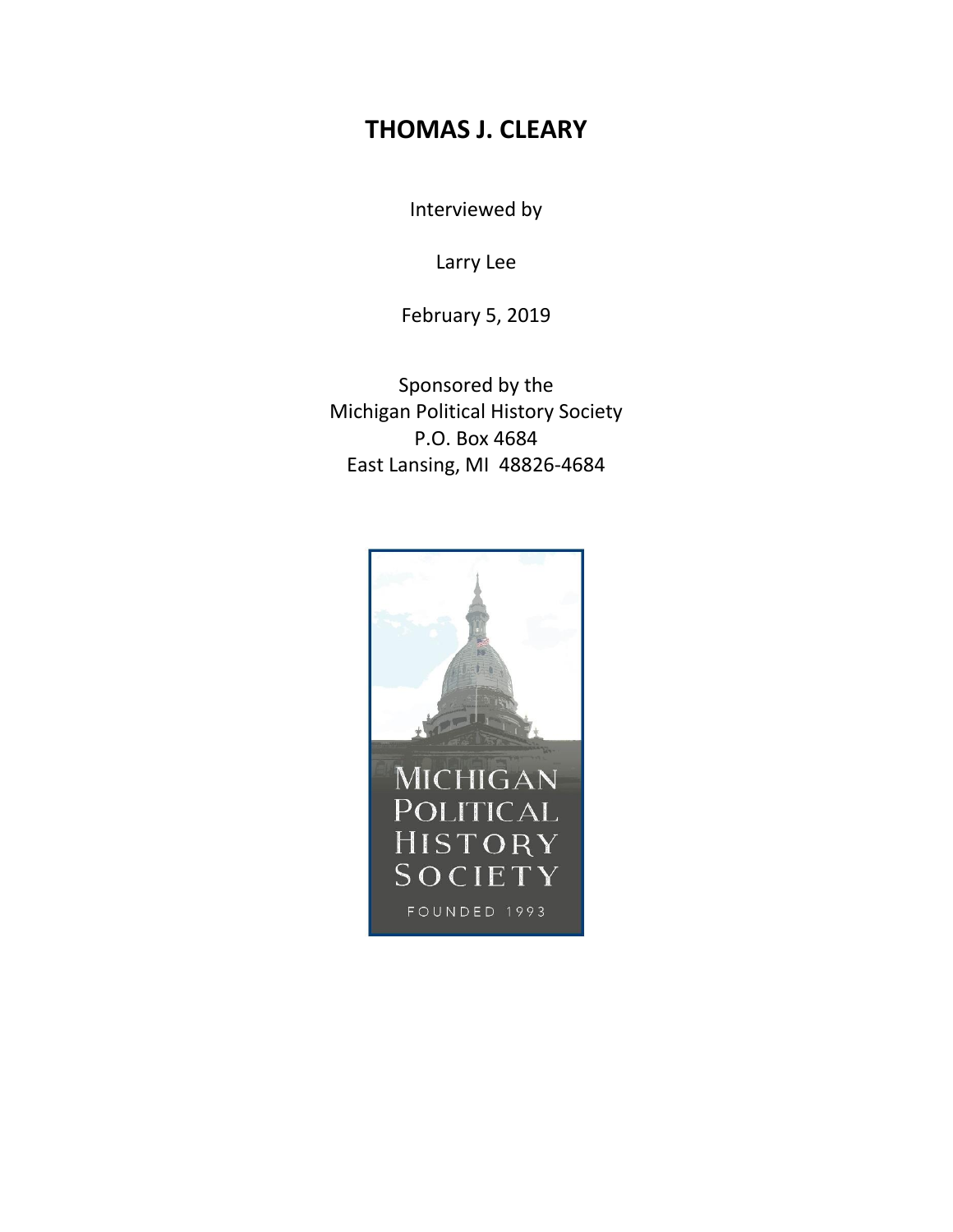|                | This conversation with Thomas J. Cleary is part of the James J. Blanchard Living<br>Library of Michigan Political History, a project of the Michigan Political History<br>Society.                                                                                                                                                                                                                                                                                                                                                                                                                                          |
|----------------|-----------------------------------------------------------------------------------------------------------------------------------------------------------------------------------------------------------------------------------------------------------------------------------------------------------------------------------------------------------------------------------------------------------------------------------------------------------------------------------------------------------------------------------------------------------------------------------------------------------------------------|
| Larry Lee:     | Hi. I'm Larry Lee. I'm retired vice president of Gongwer News Service. Today,<br>we're here to talk with Thomas Cleary who was a political history important<br>figure in Michigan because he founded the first multi-client lobbying firm in<br>Michigan Legislative Consultants. Before that, he was deputy to the last elected<br>treasurer of the state of Michigan under the prior constitution and, in that role,<br>one of the few people still around who served under a prior constitution.                                                                                                                        |
| Larry Lee:     | His story, though, begins in the Upper Peninsula where he was raised and where<br>his father introduced him to politics, so let's start there, Tom. Let's talk about<br>what your life was like up there with your father and learning politics.                                                                                                                                                                                                                                                                                                                                                                            |
| Thomas Cleary: | Well, thank you, Larry. The main point I need to make is, starting out, I have to<br>talk about my father because we were a political family in that my dad was<br>county Democratic chairman from 1929 until he died in 1953 on Mackinac<br>Island. As county Democratic chairman in the '30s and in the '40s, the UP was<br>very Democratic. Our 15 counties had chairmen that were all mostly of Irish<br>descent. Okay? I just grew up in that kind of a condition.                                                                                                                                                     |
| Thomas Cleary: | I would say, as an aside, in the '30s, a very important political figure, Governor<br>Frank Murphy, a former mayor of Detroit, was governor of Michigan and then<br>went on to become attorney general under President Roosevelt and also a<br>United States Supreme Court justice under President Roosevelt. Anyway, he<br>visited our family home when I was four years old to campaign in the '30s. I<br>guess that was my start of real exposure and understanding. I had the<br>opportunity to watch my dad as he fulfilled his duties as the chair of the county<br>and as a leader in the Upper Peninsula Democrats. |
| Thomas Cleary: | My dad never ran for anything. He always liked to be the county chair. In that<br>process, he never asked for anything. The only thing he ever enjoyed having was<br>an appointment to the Mackinac Island State Park Commission. He served those<br>appointments of Governor Frank Murphy. Later on, Governor Van Wagoner<br>appointed him, reappointed him to the commission. Finally, Governor Williams<br>appointed him. That's how we got our family interested in Mackinac Island.                                                                                                                                    |
| Larry Lee:     | Your family was interested in the island. You were interested in keeping your<br>family in touch with the UP. You went there for vacations for decades as taking<br>your whole family up there.                                                                                                                                                                                                                                                                                                                                                                                                                             |
| Thomas Cleary: | Well, and then in that process, I became interested in government, I really did,<br>and in politics.                                                                                                                                                                                                                                                                                                                                                                                                                                                                                                                        |
| Larry Lee:     | How was it that, at four, the visit from Governor Murphy attracted your interest<br>that you could remember this now?                                                                                                                                                                                                                                                                                                                                                                                                                                                                                                       |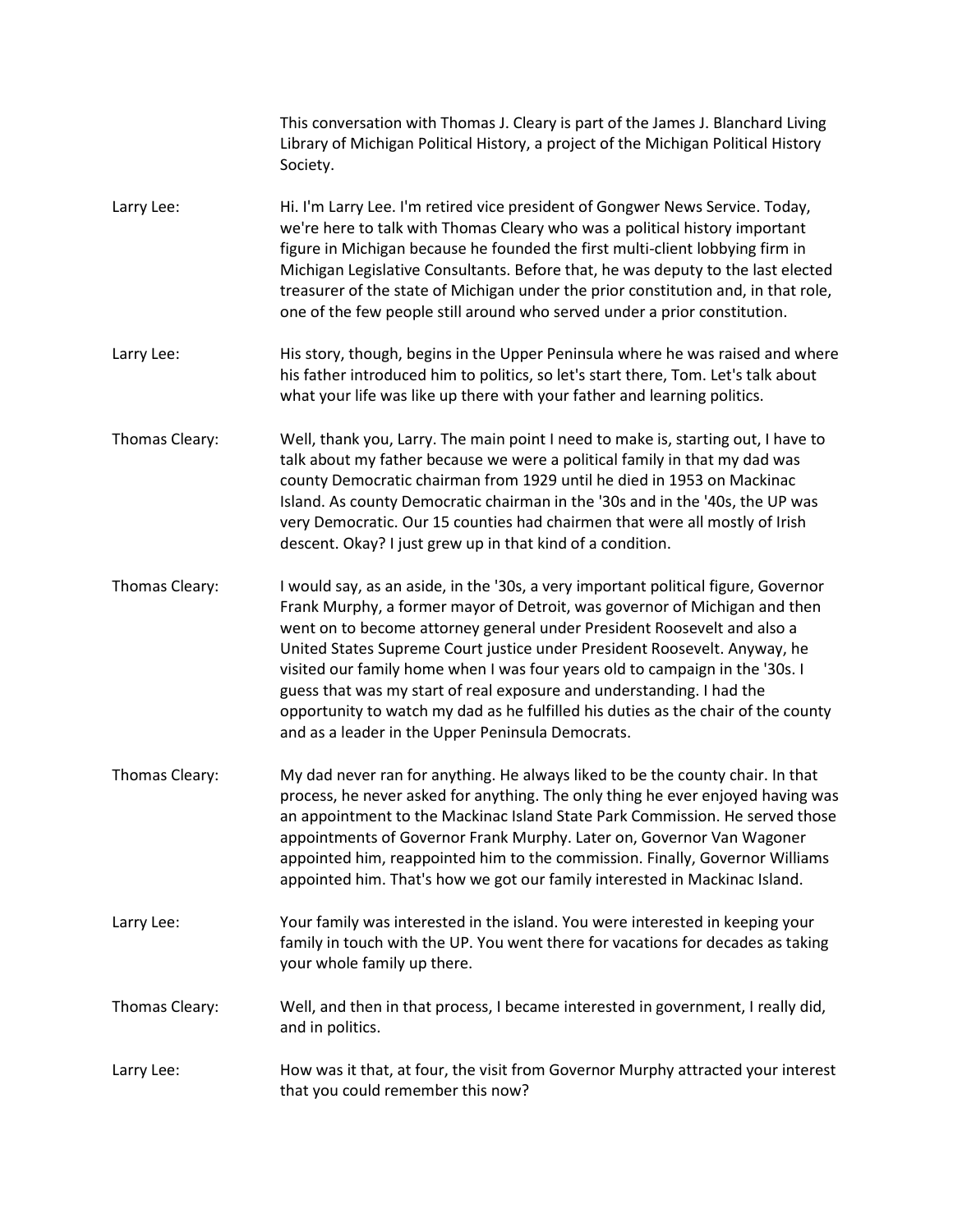| Thomas Cleary: | No, I didn't.                                                                                                                                                                                                                                                                                                                                                                                                                                                                                                                                                                                                                                                    |
|----------------|------------------------------------------------------------------------------------------------------------------------------------------------------------------------------------------------------------------------------------------------------------------------------------------------------------------------------------------------------------------------------------------------------------------------------------------------------------------------------------------------------------------------------------------------------------------------------------------------------------------------------------------------------------------|
| Larry Lee:     | It's all family stories?                                                                                                                                                                                                                                                                                                                                                                                                                                                                                                                                                                                                                                         |
| Thomas Cleary: | A review of history.                                                                                                                                                                                                                                                                                                                                                                                                                                                                                                                                                                                                                                             |
| Larry Lee:     | Okay.                                                                                                                                                                                                                                                                                                                                                                                                                                                                                                                                                                                                                                                            |
| Thomas Cleary: | Obviously, I had no concept of what was going on at the age of four, but as I<br>look back and review, I can now see that just observing my father and how he<br>operated and how he did things, my goodness. He was a World War II veteran,<br>served in France, and very committed. My three older brothers served in World<br>War II, one in the Army, one in the Navy, and one in the Marine Corps. Then,<br>later on, I served in the Air Force during the Korean War. Anyway, we were a<br>family who was committed to veterans. My dad was committed to veterans,<br>volunteered in the American Legions, Veterans Affairs, and things of that<br>nature. |
| Thomas Cleary: | In my own case, I graduated from Escanaba High School in 1950. I did not go to<br>college right away, went into the United States Air Force for four years and then<br>got out of the service in 1954, went to Marquette University in Milwaukee, and<br>then moved back to Escanaba.                                                                                                                                                                                                                                                                                                                                                                            |
| Larry Lee:     | You got a degree in business administration at Marquette. What did you think<br>you were going to do with that?                                                                                                                                                                                                                                                                                                                                                                                                                                                                                                                                                  |
| Thomas Cleary: | I was going back to Escanaba and probably get involved locally in politics and<br>live my life there. Things changed.                                                                                                                                                                                                                                                                                                                                                                                                                                                                                                                                            |
| Larry Lee:     | Things changed. You also met Barbara and married your wife.                                                                                                                                                                                                                                                                                                                                                                                                                                                                                                                                                                                                      |
| Thomas Cleary: | Actually, we started our family while I was midway in college. We had a son<br>Michael in Milwaukee and got back home and had a son John, our second child,<br>while we were in Escanaba. Anyway, I moved back to Escanaba, got involved<br>politically as part of the country Democratic Party and met candidates as they<br>came campaigning in Escanaba. This is in 1958.                                                                                                                                                                                                                                                                                     |
| Thomas Cleary: | Well, my life got changed. In 1959, I had been a year in Escanaba doing okay,<br>was with the Prudential Insurance Company, active locally politically. I got a call<br>from Sanford Brown who was the state treasurer of Michigan who I had met a<br>couple of times.                                                                                                                                                                                                                                                                                                                                                                                           |
| Larry Lee:     | You had already met him as part of that whole family upbringing.                                                                                                                                                                                                                                                                                                                                                                                                                                                                                                                                                                                                 |
| Thomas Cleary: | Right, and his campaigning in the Escanaba area. Anyway, he called and said,<br>"Tom, I'd like you to think about being my deputy in the state, deputy state<br>treasurer." I thought, "Whoa, that's interesting." Anyway, Iwent over to                                                                                                                                                                                                                                                                                                                                                                                                                         |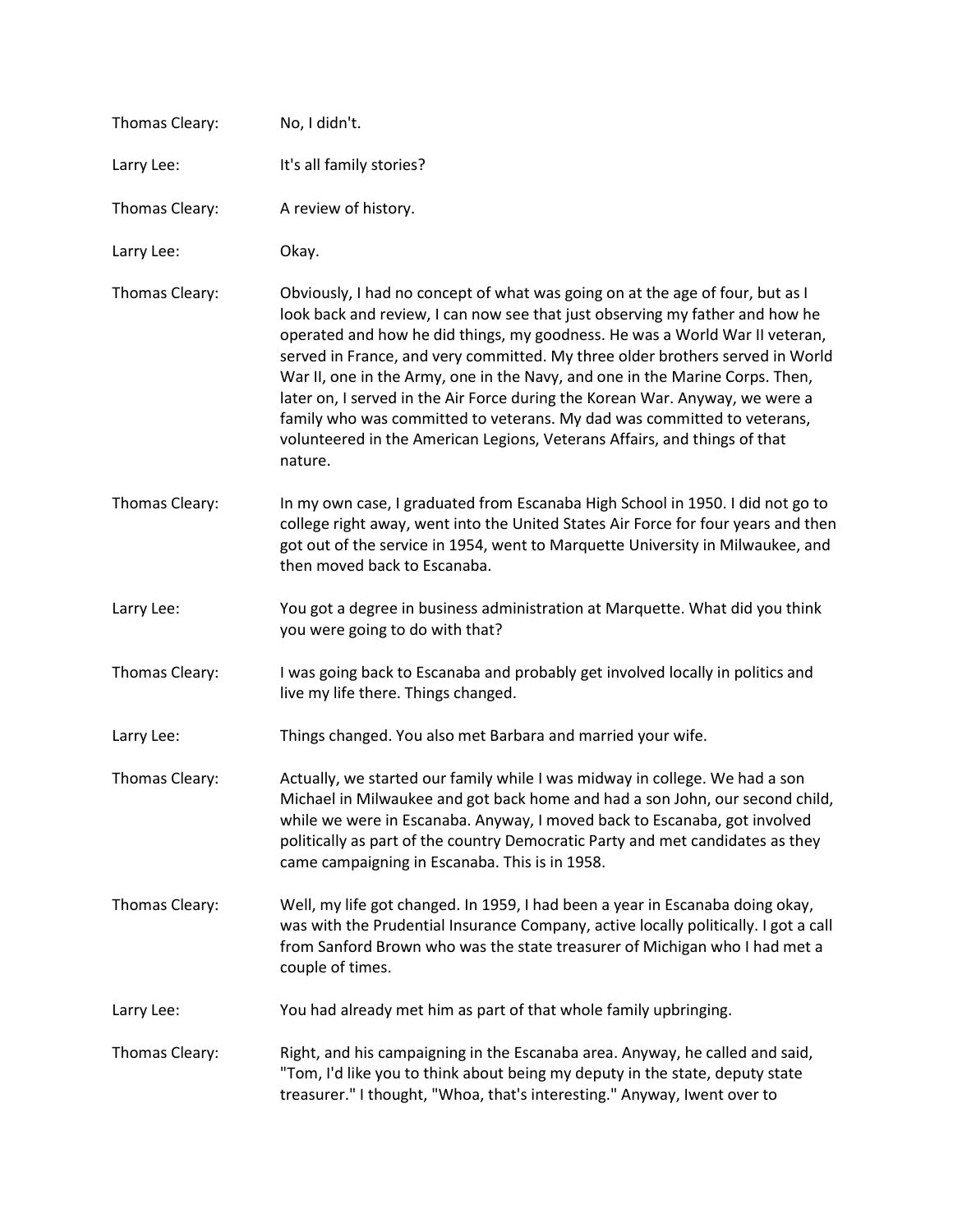Drummond Island, had an interview. He had a summer cottage there. Lo and behold, I accepted the appointment as deputy state treasurer. This is in June of 1959, so moved the family.

- Larry Lee: Down to Lansing.
- Thomas Cleary: Down to Lansing. You know, it was an interesting period in my life. I had the opportunity to learn more about state government and more about the state political process. In the six years, I was deputy in the state treasurer to the last elected state treasurer. The state treasurer, of course, is part of a governor's cabinet.
- Larry Lee: Correct.
- Thomas Cleary: I served two years, the last term of Governor Williams, Governor Swainson's one two-year term, and then Governor Romney. By that time of Governor Romney, those last two years as deputy in the treasurer was really during a period of the implementation of the 1963 constitution.
- Larry Lee: Hugely important period of Michigan political history.
- Thomas Cleary: Right, and a huge, important part of my life.
- Larry Lee: Of your life.
- Thomas Cleary: Yes, because, for all intents and purposes, the voters kicked me out.
- Larry Lee: So ...
- Thomas Cleary: Let me explain why that happened or how it happened. Up until the 1963 constitution, we had an elected state treasurer, nominated by political party. The '63 constitution changed that. The state treasurer's job became appointive by the governor. Well, Governor Romney was a Republican. Sandy Brown was a Democrat. I was a Democrat. It was time for this political appointee to move on to something else.
- Larry Lee: Right. Before we do that, though, talk a little bit about what you did as deputy and how that shaped some of the information that you developed about government and how it worked.
- Thomas Cleary: I'll answer that, Larry, but first let me emphasize that the last two years in that period with Governor Romney was really the implementation period of the '63 constitution. Having served as the deputy state treasurer, let me put it in perspective. Prior to the '63 constitution, the state treasurer's job was to collect the money and pay the bills. There were 128 agencies that reported to the governor, okay, and we had about, I'd say, 100 employees.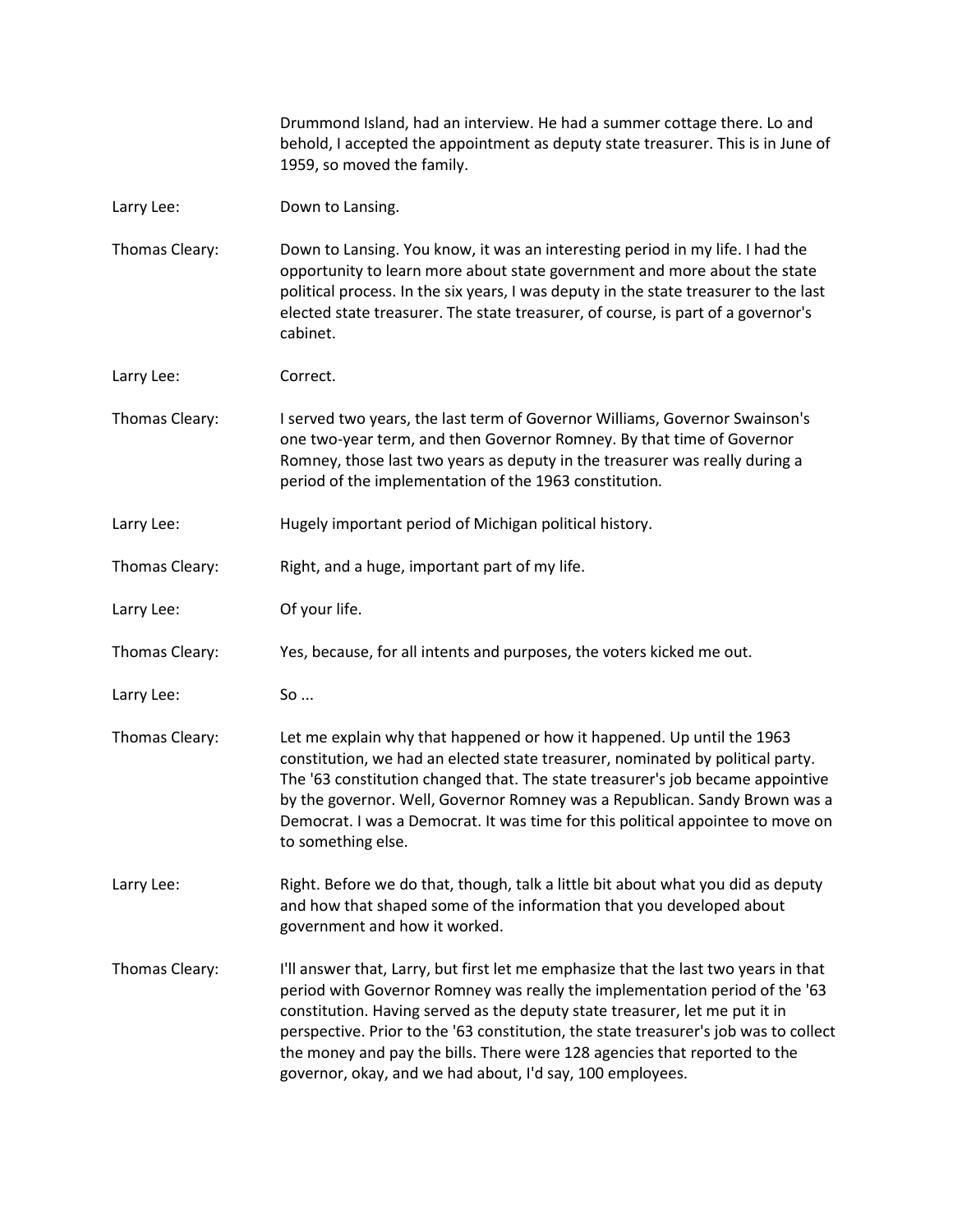Larry Lee: By comparison, the 128 in the new constitution gets shrunk down to just 20. Thomas Cleary: 21. We didn't have to deal with enforcement or anything like that, just collect the money, deposit it in the bank, and pay the bills, and keep track of it that way. You have an elected state treasurer who's part of the administrative board and if the state treasure was out or not available, the deputy would represent him at meetings and things of that nature. Larry Lee: Where contracts were decided. All kinds of just operational. Thomas Cleary: It gave me an opportunity to see how state government worked. It really, really did. I was interested in that. It also gave me an opportunity because you were the non-civil service number-two person in the treasury. It gave me an opportunity to be part of the Democratic team. We had an elected state treasurer, an elected secretary of state, an elected attorney general, elected highway commissioner, an auditor general, a superintendent of public construction. These were all part of the state administrative board that fulfilled the contracts and committee meetings and what have you. Larry Lee: And cabinet meetings that you also did weekly. Thomas Cleary: Well, Governor Williams would have a press conference twice a day. The cabinet would meet every day at 9:00 in the morning with the governor just to review what was going on. It'd only take about 10-15 minutes. That was an important process for me in understanding how state government worked. I enjoyed that. Thomas Cleary: The other part of it was the political part of it. You're working for an elected state official, and you're all part of the Democratic team and you're coordinated as part of a team, and you run as part of a team. You're not individually out there. I had an opportunity to be involved with the Democratic Party statewide. Thomas Cleary: As an aside, I had the opportunity to be a delegate in 1960 when John Kennedy was nominated president, to go out to California and be part of that convention, so that was all part of my interest in training and what have you. Thomas Cleary: Then we come to, during that period of time, my family was growing. I will stop for a minute to talk about my family. Larry Lee: By now, you had several children. Thomas Cleary: I had, I believe, five children by the time I was through with my career with the treasurer's office. Today, I'm fortunate enough to have had nine children. One has since passed away. I've got 22 grandchildren and 7 great-grandchildren, and I'm all very proud of them. Most of them live in the Lansing area and are close by, so it makes for a very interesting family life.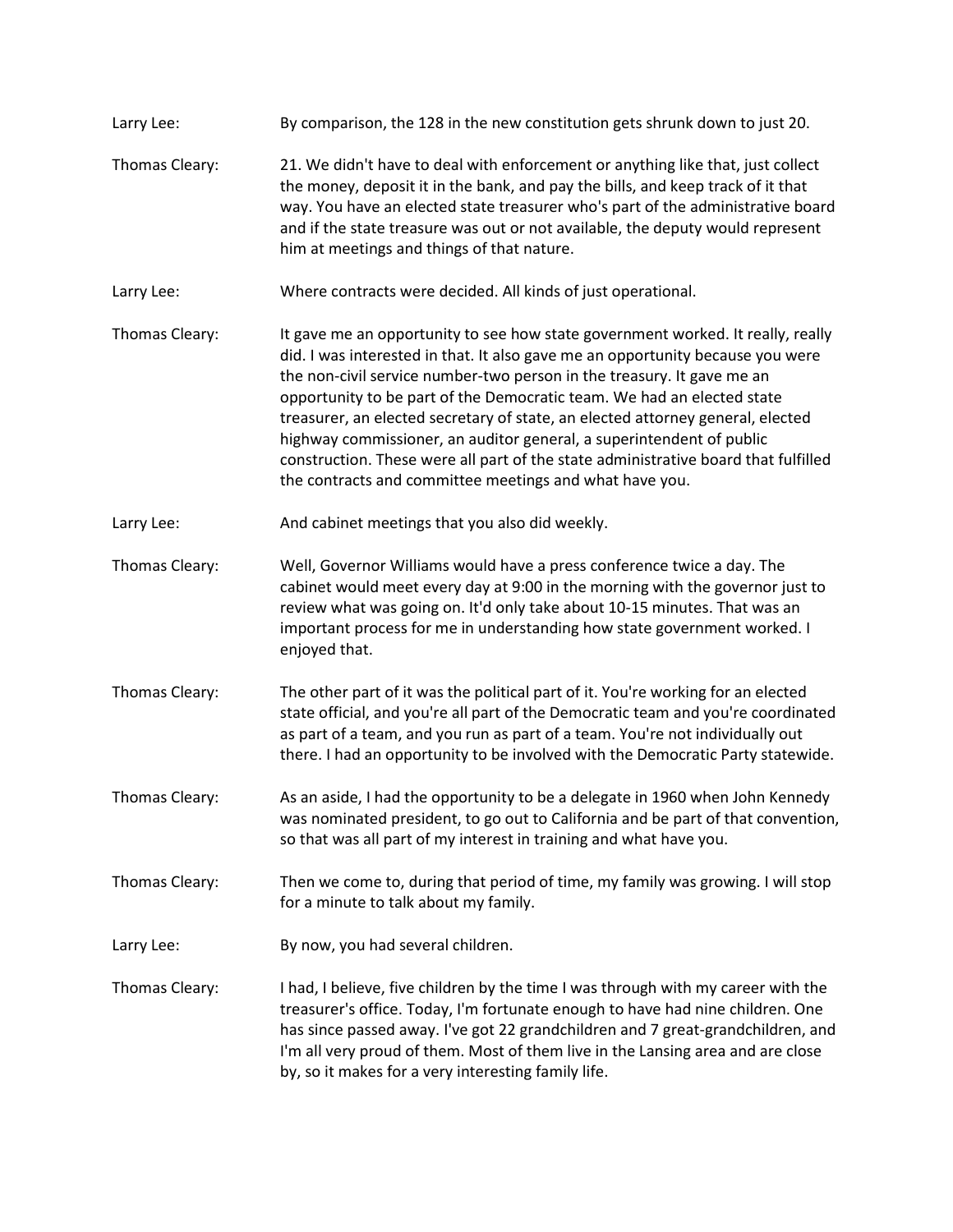| Larry Lee:     | You're very close to the family. Some are in politics, sort of, and some are not.<br>Some are less interested.                                                                                                                                                                                                                                                                                                                                                                                                                                                                        |
|----------------|---------------------------------------------------------------------------------------------------------------------------------------------------------------------------------------------------------------------------------------------------------------------------------------------------------------------------------------------------------------------------------------------------------------------------------------------------------------------------------------------------------------------------------------------------------------------------------------|
| Thomas Cleary: | Anyway, we come to the Romney era. We've got a new constitution. The<br>treasurer's office is split up, and we now have a legislative auditor general<br>rather than an elected auditor general. We have an appointed state treasurer<br>rather than a elected state treasurer. It took a year and a half or so to<br>implement the changes.                                                                                                                                                                                                                                          |
| Larry Lee:     | Right, adopted in '63 in a special election and then, sure, then you go along. The<br>first election that it affected was 1964.                                                                                                                                                                                                                                                                                                                                                                                                                                                       |
| Thomas Cleary: | Yeah.                                                                                                                                                                                                                                                                                                                                                                                                                                                                                                                                                                                 |
| Larry Lee:     | 1965, Tom Cleary is looking at now what?                                                                                                                                                                                                                                                                                                                                                                                                                                                                                                                                              |
| Thomas Cleary: | What am I going to do when I've got five children? I kind of like it, and my wife<br>and family like it in Lansing. I had an opportunity to, and I thought about it, "I<br>think I'll give lobbying a chance."                                                                                                                                                                                                                                                                                                                                                                        |
| Larry Lee:     | Was that so automatic a decision, though? I mean you could have stayed in<br>government too in some role, I assume, with your knowledge, even though it<br>was partisan. Doesn't naturally seem like you would say, "Let me give lobbying a<br>try," when it's a risk.                                                                                                                                                                                                                                                                                                                |
| Thomas Cleary: | That's a good point.                                                                                                                                                                                                                                                                                                                                                                                                                                                                                                                                                                  |
| Larry Lee:     | It's a risk.                                                                                                                                                                                                                                                                                                                                                                                                                                                                                                                                                                          |
| Thomas Cleary: | Well, absolutely. I did not think about staying in state government. Well, you're<br>a Democratic appointee, and now you have a Republican governor, and you're<br>going to have a Republican appointment. Right, it's a good point, Larry, and I<br>thought about it, and I thought about it. Well, I've got the experience. I<br>understand government. I understand politics, I think I'll give lobbying a try, see<br>how it works. Talked it over with my wife and family and said, you know, let's<br>give it a try. I had one client to start off with and went on from there. |
| Larry Lee:     | That client?                                                                                                                                                                                                                                                                                                                                                                                                                                                                                                                                                                          |
| Thomas Cleary: | That client. The first client, Larry, was dog racing. I had a contract for a year and<br>it's interesting. In '65, in first part of '65 when I was started, we had a<br>Democratic house and a Democratic senate and, of course, Governor Romney.                                                                                                                                                                                                                                                                                                                                     |
| Larry Lee:     | Governor Romney.                                                                                                                                                                                                                                                                                                                                                                                                                                                                                                                                                                      |
| Thomas Cleary: | There was a syndicated group of respected investors who wanted to get the law<br>changed to permit dog racing in Michigan. Well, there were other groups that                                                                                                                                                                                                                                                                                                                                                                                                                         |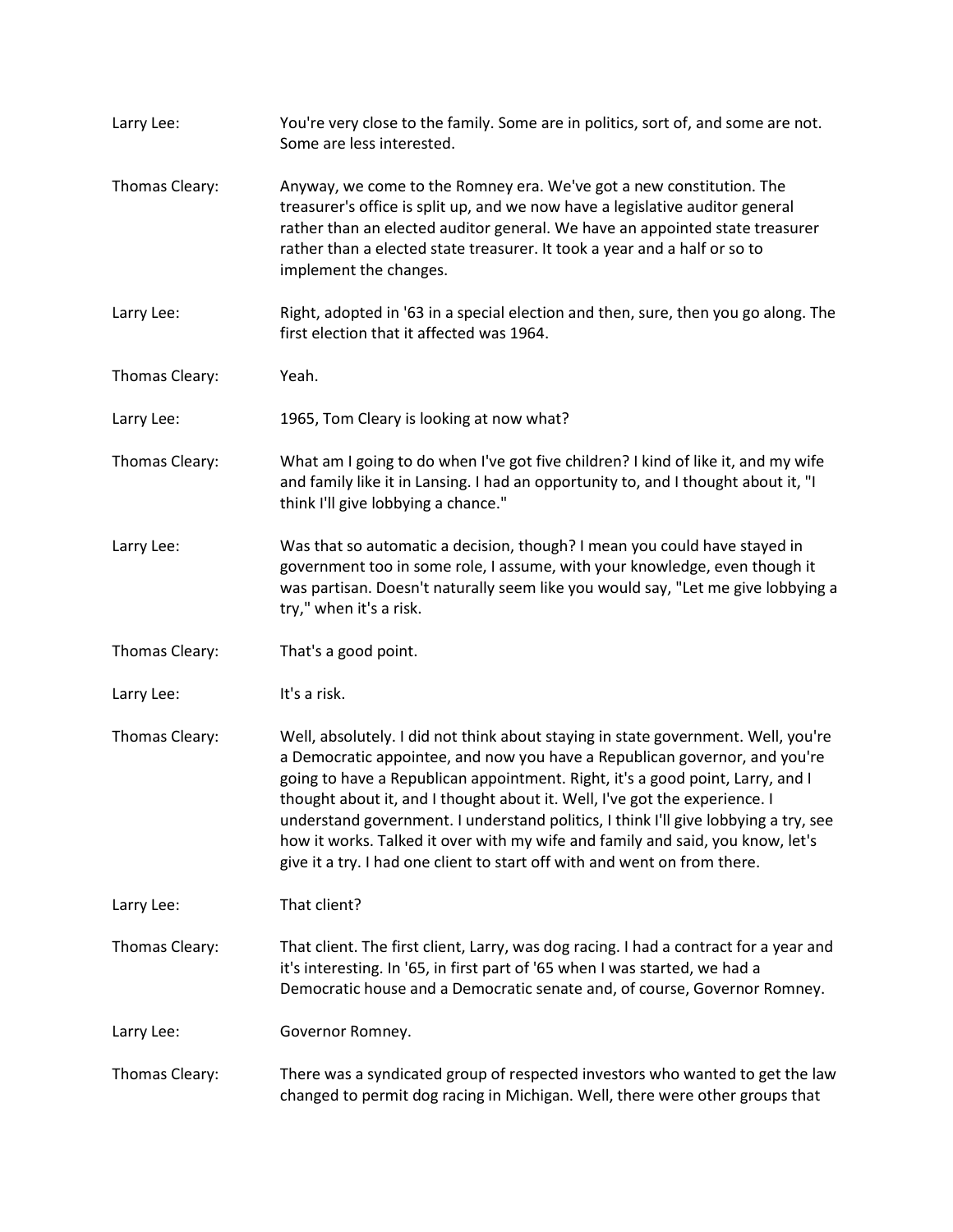wanted dog racing also, but anyway, and we were not successful in that attempt.

- Larry Lee: That attempt never was successful in Michigan.
- Thomas Cleary: There are two reasons why dog racing was not accepted. The evangelical churches in Michigan were opposed to dog racing because it was an expansion of gambling. Also, the horse racing industry was exposed to gambling because they didn't want the competition of dog racing.
- Larry Lee: It was basically the only legal gambling we had.
- Thomas Cleary: Right. To this day, there is no dog racing in Michigan.
- Larry Lee: There's no dog racing.
- Thomas Cleary: For a number of years, there has not been any attempt. In fact, the biggest attempt right now is to preserve horse racing. Anyway, that was my first year, my opportunity to get my feet wet. The head guy of this investment group that I worked for was Win Schuler. And he was a fun guy to work with.
- Larry Lee: Owner of a famous restaurant in Marshall, Michigan.
- Thomas Cleary: Right. And, well it's still there. And we'd take groups of lawmakers over to Marshall to talk to Win and to get a feel for what we're trying to do and that sort of thing. But it also gave me a chance to get my feet wet as a lobbyist.
- Larry Lee: Right. And so what you did was not just decide to become a lobbyist. You essentially created something that Michigan didn't have before, which was a multi-client lobbyist, rather than a lobbyist for one entity, one group.
- Thomas Cleary: And I really didn't think that through, that that's what I was doing, but that is in fact what I did. And at that time, big lobbying efforts, if you had a big problem, you probably hired a law firm in Lansing. But there were associations coming into the lobbying field that wanted to get involved, and didn't really know how to go about it. So I had an opportunity to, in the first two or three years, to do lobbying work with associations and they often didn't understand government at all. And to me it was a great opportunity to teach groups that hired you. I'd say, "Well, now wait a minute. Tell me about what you're concerned about and what you expect from the legislature, and are you looking for a lobbyist just to protect your interests, or are you looking for a lobbyist to accomplish something, to get a bill passed or to achieve something."
- Thomas Cleary: I found that opportunity to teach leadership of associations, how government worked.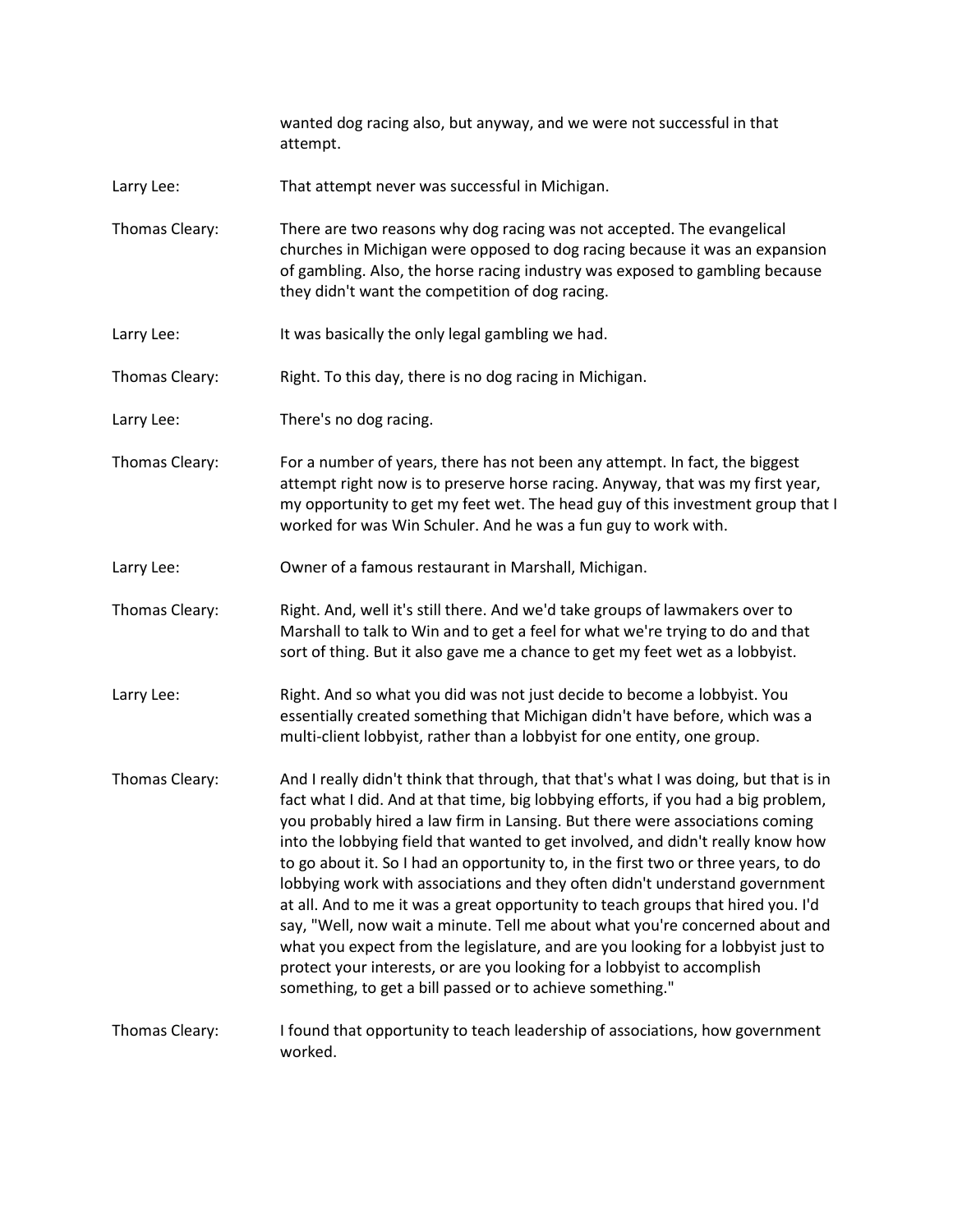| Larry Lee:     | And that was a niche that other people who called themselves lobbyists didn't<br>do at the time, to do work with associations and organizations in some role.                                                                                                                                                                                                                                                                                                                                                                                                                                                                                                                                                                                                                                                                                                                                                                                                                                                                                                                                              |
|----------------|------------------------------------------------------------------------------------------------------------------------------------------------------------------------------------------------------------------------------------------------------------------------------------------------------------------------------------------------------------------------------------------------------------------------------------------------------------------------------------------------------------------------------------------------------------------------------------------------------------------------------------------------------------------------------------------------------------------------------------------------------------------------------------------------------------------------------------------------------------------------------------------------------------------------------------------------------------------------------------------------------------------------------------------------------------------------------------------------------------|
| Thomas Cleary: | That's correct.                                                                                                                                                                                                                                                                                                                                                                                                                                                                                                                                                                                                                                                                                                                                                                                                                                                                                                                                                                                                                                                                                            |
| Larry Lee:     | An administrator, or                                                                                                                                                                                                                                                                                                                                                                                                                                                                                                                                                                                                                                                                                                                                                                                                                                                                                                                                                                                                                                                                                       |
| Thomas Cleary: | And it took about three to five years to pick up and have four or five clients, to<br>really see if I was going to stay in it. And it worked out.                                                                                                                                                                                                                                                                                                                                                                                                                                                                                                                                                                                                                                                                                                                                                                                                                                                                                                                                                          |
| Larry Lee:     | Right. But a couple of things. I mean, it must've been a bit of a struggle.                                                                                                                                                                                                                                                                                                                                                                                                                                                                                                                                                                                                                                                                                                                                                                                                                                                                                                                                                                                                                                |
| Thomas Cleary: | It was a big struggle.                                                                                                                                                                                                                                                                                                                                                                                                                                                                                                                                                                                                                                                                                                                                                                                                                                                                                                                                                                                                                                                                                     |
| Larry Lee:     | Big struggle. And what are you telling, what are you reassuring your prospective<br>clients with your new guy in town? They don't know whether you're going to be<br>around or not, really.                                                                                                                                                                                                                                                                                                                                                                                                                                                                                                                                                                                                                                                                                                                                                                                                                                                                                                                |
| Thomas Cleary: | To begin with, they were smaller groups and I had to grow and I had to teach. I<br>had to take clients and say, "No, that's not realistic what you want. Let's see if<br>we can bring that down a little bit, and maybe if you get part of what you want<br>the first year, you can come back later and see how that works." One of the<br>things that I felt very strongly about when I represented an association was that<br>it was in partnership with that group, and I expected them to take the time to<br>talk to their own local lawmaker to let them know what they were interested in<br>and to establish a relationship. Because if you're representing a group, Larry,<br>and you have people that are taking the time to let their lawmaker know at the<br>local level what they're interested in and what they want and what they expect,<br>it's very helpful. I mean, you can be in Lansing as a lobbyist, but if the lawmaker<br>says to you, "Well, Maryanne back home says this," and that's pretty much what<br>you've been saying, I can go along with that. And that sort of thing. |
| Larry Lee:     | Right.                                                                                                                                                                                                                                                                                                                                                                                                                                                                                                                                                                                                                                                                                                                                                                                                                                                                                                                                                                                                                                                                                                     |
| Thomas Cleary: | And it doesn't take too many contacts locally to get a lawmaker to say, "Ooh, if<br>there's four or five people talking to me about that issue, there's probably a lot<br>more the same way that haven't talked to me. So I better pay attention to<br>what's going on."                                                                                                                                                                                                                                                                                                                                                                                                                                                                                                                                                                                                                                                                                                                                                                                                                                   |
| Larry Lee:     | So talk about how you developed your whole approach to what lobbying should<br>be. And you've also talked about lifestyle things that you had to adjust as you<br>went into this to get credibility.                                                                                                                                                                                                                                                                                                                                                                                                                                                                                                                                                                                                                                                                                                                                                                                                                                                                                                       |
| Thomas Cleary: | To start with, I had a philosophy, and then I still believe it, that the lawmaking<br>process is very respectable and very important. Because we have elected<br>officials to do collectively for us what we can't do for ourselves, like the building<br>of roads and the universities and the education. Now, in that process, there are                                                                                                                                                                                                                                                                                                                                                                                                                                                                                                                                                                                                                                                                                                                                                                 |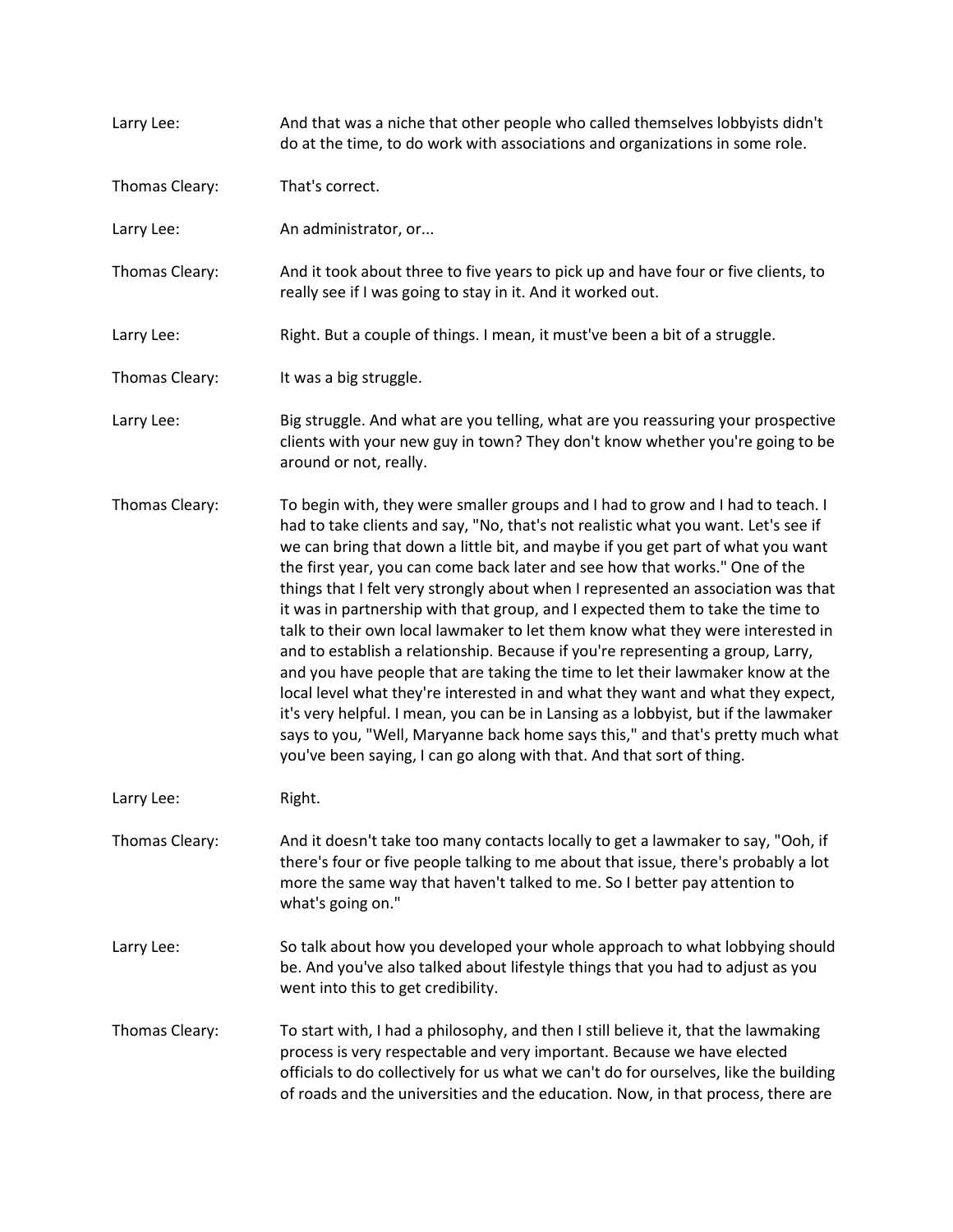|                | proposals that are made in the legislative process. And I strongly feel that if<br>there's an issue out there that's controversial, it's very important that all the<br>different points of view be expressed in that process. The lawmakers have all<br>the points of view projected. They usually make good decisions. And oftentimes<br>they'll say, "Well, we're not ready for that." Or, "Yeah, it's a good idea, but<br>where's the money gonna come from?" And of course the budget process is<br>very important in this whole process. |
|----------------|------------------------------------------------------------------------------------------------------------------------------------------------------------------------------------------------------------------------------------------------------------------------------------------------------------------------------------------------------------------------------------------------------------------------------------------------------------------------------------------------------------------------------------------------|
| Thomas Cleary: | So the lobbyist's job is really to sort through, and to help your client, be it a<br>company, be it a hospital, whatever, to understand the process and to be<br>involved in that process. And actually in many ways to help the lawmakers really<br>understand how they're going to be affected, how society's gonna be affected.                                                                                                                                                                                                             |
| Larry Lee:     | All part of that teaching you talk about.                                                                                                                                                                                                                                                                                                                                                                                                                                                                                                      |
| Thomas Cleary: | Yeah. That was the challenge, I thought, and I enjoyed it. I did it for 30 years.<br>The first 15 years I did it, I did it by myself. And it got to the point that I really<br>couldn't serve the clients just by myself. I needed to expand, what have you.                                                                                                                                                                                                                                                                                   |
| Larry Lee:     | Well, I think especially when you're doing the association part of it, plus the<br>lobbying part of it. And you had clients going way back that.                                                                                                                                                                                                                                                                                                                                                                                               |
| Thomas Cleary: | They're still with the firm.                                                                                                                                                                                                                                                                                                                                                                                                                                                                                                                   |
| Larry Lee:     | Still with the firm. Some for a long time with the firm, like the broadcasters, who<br>did a lot with that.                                                                                                                                                                                                                                                                                                                                                                                                                                    |
| Thomas Cleary: | And McDonald's.                                                                                                                                                                                                                                                                                                                                                                                                                                                                                                                                |
| Larry Lee:     | McDonald's, right.                                                                                                                                                                                                                                                                                                                                                                                                                                                                                                                             |
| Thomas Cleary: | And the judges. It became a very interesting occupation. It really did.                                                                                                                                                                                                                                                                                                                                                                                                                                                                        |
| Larry Lee:     | And you had to deal with things that lobbyists prior to you didn't deal with,<br>which is conflicts between a client you might have and one you might be looking<br>at. How did you deal with that?                                                                                                                                                                                                                                                                                                                                            |
| Thomas Cleary: | Yeah, very good point. Good point. What you're talking about is potential<br>conflicts of interest.                                                                                                                                                                                                                                                                                                                                                                                                                                            |
| Larry Lee:     | Correct.                                                                                                                                                                                                                                                                                                                                                                                                                                                                                                                                       |
| Thomas Cleary: | Or conflicts of interest that right off the bat you say, "Hey, I can't take you as a<br>client because I represent this client."                                                                                                                                                                                                                                                                                                                                                                                                               |
| Larry Lee:     | Correct.                                                                                                                                                                                                                                                                                                                                                                                                                                                                                                                                       |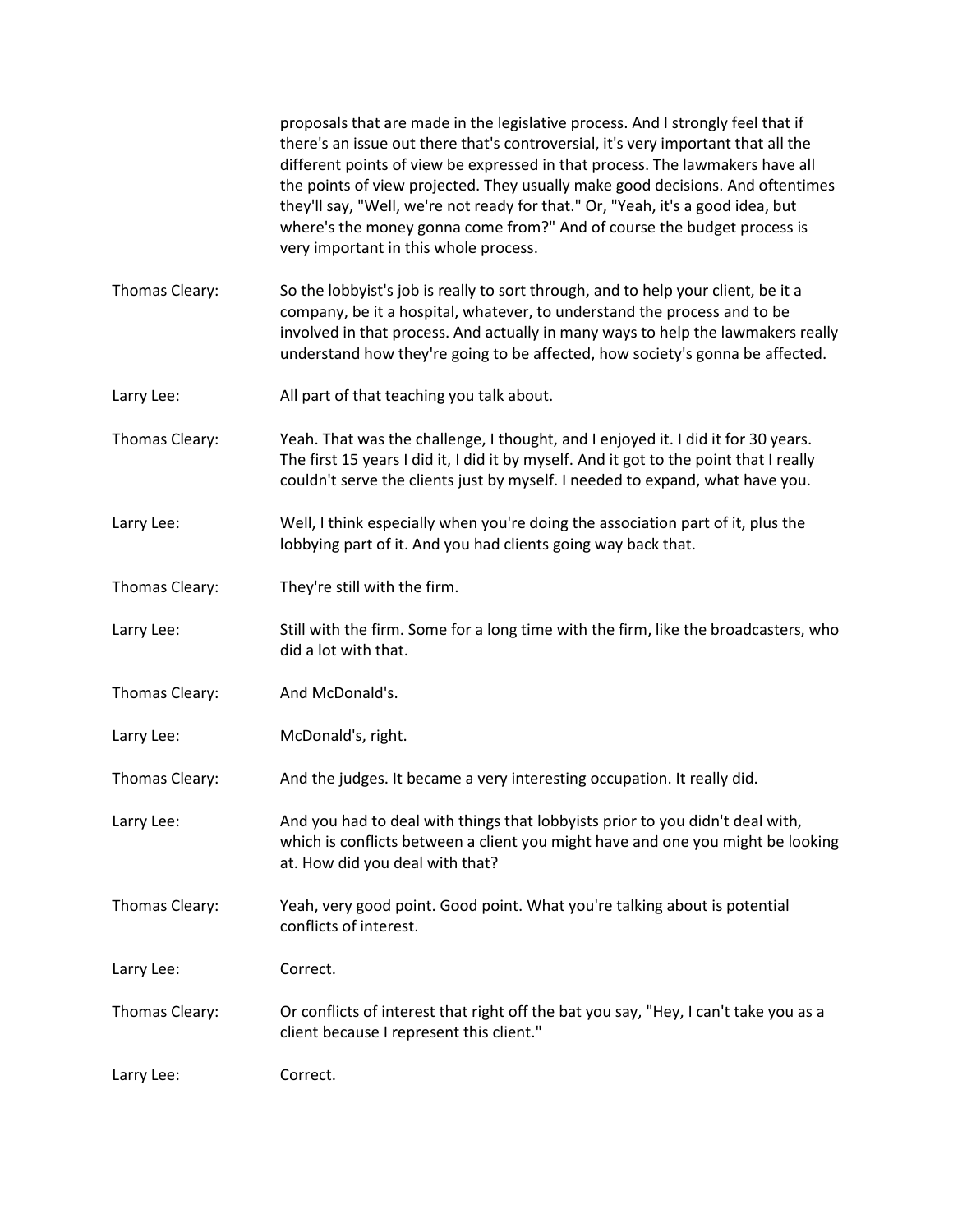| Thomas Cleary: | But always, whenever there was a perspective client I was being interviewed or<br>talked about, I would review for myself and for that prospect, here's who I<br>represent. Are there any conflicts of interest here that you can see? So I would<br>try to, early on, determine whether there was a conflict or what have you.                                                                                                                                                     |
|----------------|-------------------------------------------------------------------------------------------------------------------------------------------------------------------------------------------------------------------------------------------------------------------------------------------------------------------------------------------------------------------------------------------------------------------------------------------------------------------------------------|
| Thomas Cleary: | The other thing that was so important for our firm, and actually for any firm in<br>the lobbying business, is credibility. What do the lawmakers think of you, or of<br>your firm? Are you honest to deal with and things of that nature? And I was very<br>proud to say over the years, our firm developed a very respected reputation,<br>within both parties, so I never had a problem. I had a Democratic background, of<br>course, but I could work very well with each party. |
| Larry Lee:     | Because what you were dealing with where the interests of your client.                                                                                                                                                                                                                                                                                                                                                                                                              |
| Thomas Cleary: | That's right. That's right. And teaching the client.                                                                                                                                                                                                                                                                                                                                                                                                                                |
| Larry Lee:     | Right.                                                                                                                                                                                                                                                                                                                                                                                                                                                                              |
| Thomas Cleary: | And making them a part of the process, and getting them involved. And I would<br>never as a lobbyist, very seldom testify on a bill or anything. We would always<br>get the client to bring in their best people, to explain what they wanted or why<br>they're opposed and that sort of thing. And here you get back to what I felt,<br>always felt. If all the points of view are expressed on any given issue, the<br>lawmakers usually make the right decision.                 |
| Larry Lee:     | And you talk about the credibility of the firm, Michigan Legislative Consultants.<br>What's the biggest risks as you look back that could have undermined that<br>credibility, and you didn't, you preserved the credibility of the firm?                                                                                                                                                                                                                                           |
| Thomas Cleary: | Honesty. No shady deals or anything like that. There's all kinds of lawmakers.<br>You get to know the good ones and the bad ones, and that sort of thing. And<br>you work with leadership in the party, leadership in the legislative process. And<br>then very, very careful about who comes into your firm. There's some clients<br>you would not take under any circumstance.                                                                                                    |
| Larry Lee:     | Because?                                                                                                                                                                                                                                                                                                                                                                                                                                                                            |
| Thomas Cleary: | For a variety of reasons. Probably because they were wheeler dealer type clients<br>that you would rather not be involved with.                                                                                                                                                                                                                                                                                                                                                     |
| Larry Lee:     | Which almost leads into, there's so much money in politics, and one of the<br>things you have to be very clear about is you can't expect a vote because of any<br>money considerations.                                                                                                                                                                                                                                                                                             |
| Thomas Cleary: | Oh, that's right. Absolutely. When you have a relationship with a client, it would<br>be illegal to have a contract or a relationship based on your compensation                                                                                                                                                                                                                                                                                                                    |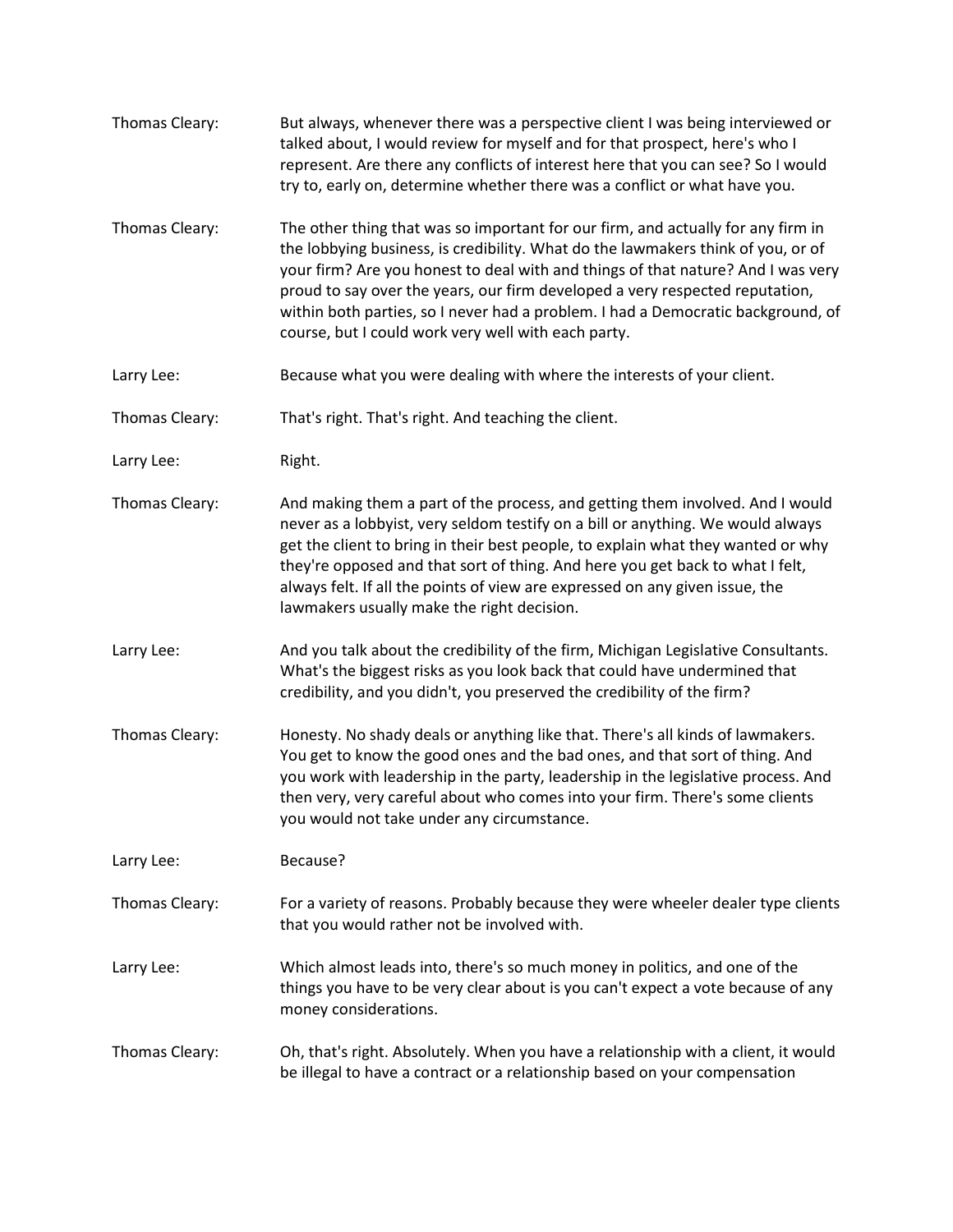|                | depending on whether you do or don't get something passed, or you do or don't<br>kill a bill. That's a no no.                                                                                                                                                                                                                                                                                                                                                                                                                                                                                                                                                                           |
|----------------|-----------------------------------------------------------------------------------------------------------------------------------------------------------------------------------------------------------------------------------------------------------------------------------------------------------------------------------------------------------------------------------------------------------------------------------------------------------------------------------------------------------------------------------------------------------------------------------------------------------------------------------------------------------------------------------------|
| Larry Lee:     | Right.                                                                                                                                                                                                                                                                                                                                                                                                                                                                                                                                                                                                                                                                                  |
| Thomas Cleary: | You put your reputation out there and if they want to hire you, you'll' do the<br>best you can, and that's served us well. But anyway, as we grew, about the<br>halfway point after 15 years, it was quite obvious to me, I had to expand, get<br>some people in. And the firm did. We hired a couple people over the next 15<br>years. And the firm has grown, and they're still around. And we're very satisfied.                                                                                                                                                                                                                                                                     |
| Larry Lee:     | You're very proud of what that firm is.                                                                                                                                                                                                                                                                                                                                                                                                                                                                                                                                                                                                                                                 |
| Thomas Cleary: | Yeah. And 50 years later, the firm, still in business.                                                                                                                                                                                                                                                                                                                                                                                                                                                                                                                                                                                                                                  |
| Larry Lee:     | It did celebrate its 50th anniversary.                                                                                                                                                                                                                                                                                                                                                                                                                                                                                                                                                                                                                                                  |
| Thomas Cleary: | Yeah. A couple of years ago. And it's grown and grown and grown. But it's a<br>good firm.                                                                                                                                                                                                                                                                                                                                                                                                                                                                                                                                                                                               |
| Larry Lee:     | First you hired Fritz Benson to help out, and then Mike Bush, a Republican, your<br>first.                                                                                                                                                                                                                                                                                                                                                                                                                                                                                                                                                                                              |
| Thomas Cleary: | Yeah. Hired those two, and the firm grew, and the reputation grew, and there<br>we are.                                                                                                                                                                                                                                                                                                                                                                                                                                                                                                                                                                                                 |
| Larry Lee:     | Right. When we talk about political history, more we seem to focus on elected<br>officials or of that nature, but lobbying is part of political history. Talk about how<br>you view lobbying within Michigan's political history.                                                                                                                                                                                                                                                                                                                                                                                                                                                       |
| Thomas Cleary: | I guess I would say it this way. There's a lot of different players in the making of<br>laws. There's the elected officials themselves, the legislators. But there are<br>interest groups. There are companies that are affected. There are associations<br>that are affected. There are, too often when a proposal is being considered,<br>there's winners and losers, and you have to be very careful that you get all the<br>points of view involved. So anyway, in the lawmaking process, you have interest<br>groups, you have lobbyists, you have elected officials, you have citizens. It's just,<br>it's an interesting process, and I found that to be a very, a good process. |
| Thomas Cleary: | There's an old saying, you don't want to watch the making of sausage or the<br>making the laws, but you have to get involved. You have to get involved.                                                                                                                                                                                                                                                                                                                                                                                                                                                                                                                                 |
| Larry Lee:     | It can get messy.                                                                                                                                                                                                                                                                                                                                                                                                                                                                                                                                                                                                                                                                       |
| Thomas Cleary: | Oh, it can get very messy. Well, and here Larry, the media is a part of this. A very<br>important part of this. And if we didn't have the media reporting what's going<br>on, the good and the bad, we wouldn't know. Now over the years, as you know                                                                                                                                                                                                                                                                                                                                                                                                                                   |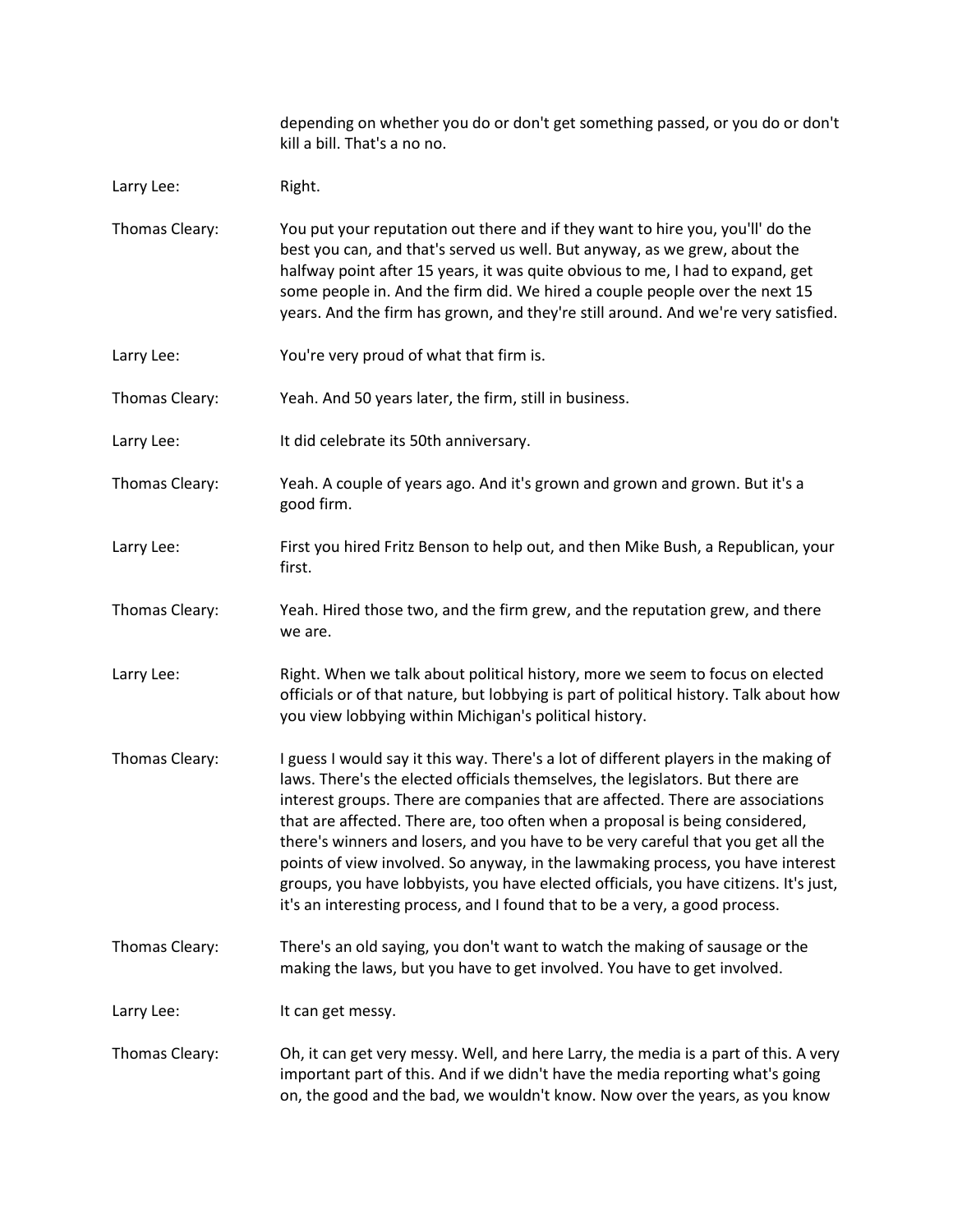|                | better than I do, when you first started, it was the print media that was really<br>where you got the depth of understanding of what was going on. Then you got<br>television, and then you got radio, and now today you got the social media and<br>all the other stuff that I can't keep track of.                                                            |
|----------------|-----------------------------------------------------------------------------------------------------------------------------------------------------------------------------------------------------------------------------------------------------------------------------------------------------------------------------------------------------------------|
| Larry Lee:     | Thankfully you have Barb, your wife, who does keep track of it.                                                                                                                                                                                                                                                                                                 |
| Thomas Cleary: | Right.                                                                                                                                                                                                                                                                                                                                                          |
| Larry Lee:     | And so, you've seen lobbying changed dramatically from when you started this<br>venture until, I mean, now we have 3,000 or more registered lobbyists, back<br>when you started.                                                                                                                                                                                |
| Thomas Cleary: | The truth of the matter is most political issues involve money one way or the<br>other.                                                                                                                                                                                                                                                                         |
| Larry Lee:     | Right.                                                                                                                                                                                                                                                                                                                                                          |
| Thomas Cleary: | If you can trace it through. And it's expensive to run for office. I have great<br>respect for the lawmakers, they have to be able to take, to raise money and not<br>promise anything except good government as a recipient of that money. And of<br>course, all too often, interest groups give money because they want something.<br>Well, it's a fine line. |
| Larry Lee:     | Right.                                                                                                                                                                                                                                                                                                                                                          |
| Thomas Cleary: | But it can be balanced. We've seen it over and over again.                                                                                                                                                                                                                                                                                                      |
| Larry Lee:     | And we saw the whole development of fundraisers in Lansing that all week long,<br>it was almost, you had to go.                                                                                                                                                                                                                                                 |
| Thomas Cleary: | Yeah. But that's part of the process.                                                                                                                                                                                                                                                                                                                           |
| Larry Lee:     | Yeah.                                                                                                                                                                                                                                                                                                                                                           |
| Thomas Cleary: | And so we live with that, that whole attitude. But we have to end up with the<br>process I'm talking about. All the points of view are gathered in and all the<br>players get an opportunity to have their say, and then you live with the result,<br>so to speak.                                                                                              |
| Larry Lee:     | And another role that you evolved into fulfilling was advising your clients if they<br>had a PAC, most of them probably, how do you do that, talk about that part?                                                                                                                                                                                              |
| Thomas Cleary: | Oh yeah. Right. There's two ways to be involved with a client. You can help them<br>locally at home, knocking on doors and being involved in their campaign, or you<br>can give them money or raise money for them. But we don't have public funding<br>of our legislative campaigns or what have you, so you've gotta raise the money                          |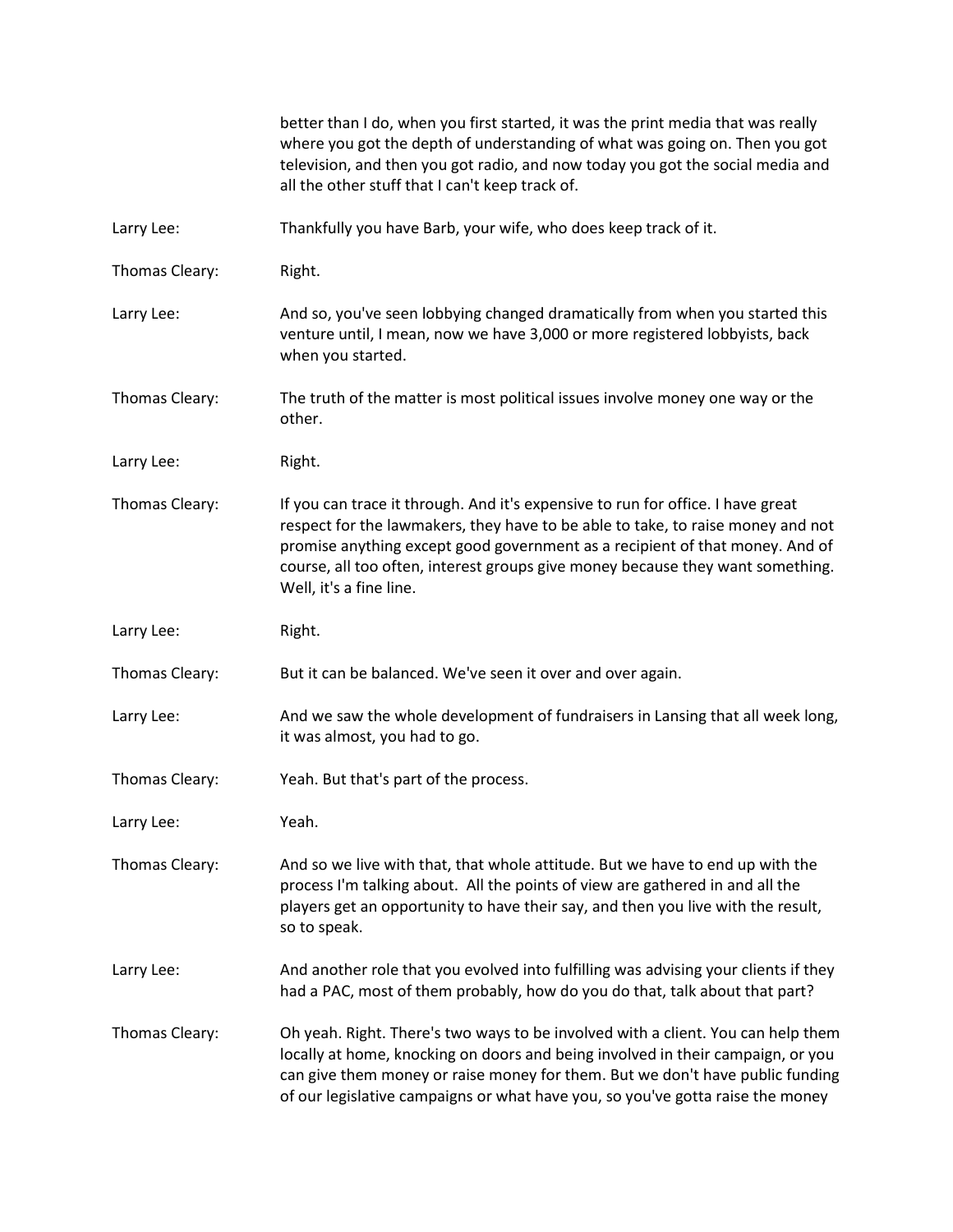|                | to get your message out to what you're about, what you're trying to do. And we<br>go from there.                                                                                                                                                                                                                                                                                                                                                                                           |
|----------------|--------------------------------------------------------------------------------------------------------------------------------------------------------------------------------------------------------------------------------------------------------------------------------------------------------------------------------------------------------------------------------------------------------------------------------------------------------------------------------------------|
| Thomas Cleary: | One of the things that's always talked about is disclosure okay? You can give<br>money to somebody, but a candidate has to and should report where they get<br>their money so that everybody knows who's involved in the process and how<br>and why and what have you. And all too often as we know in today's world,<br>corporations can give money and some kind of money doesn't have to be<br>disclosed and what have you and this is a messy process that we have to sort<br>through. |
| Larry Lee:     | Do you have any sense of where lobbying is headed?                                                                                                                                                                                                                                                                                                                                                                                                                                         |
| Thomas Cleary: | No, we're always gonna have lobbyists of some kind.                                                                                                                                                                                                                                                                                                                                                                                                                                        |
| Larry Lee:     | I think you partly described that as part of the first amendment actually. How<br>you petition government?                                                                                                                                                                                                                                                                                                                                                                                 |
| Thomas Cleary: | That's right. A lot of people that are involved in government, whether they've<br>been in government for a while and then you go out and lobbyists but you're<br>still part of the process, you're part of the process and it's not gonna change.<br>And that's a great process and I've enjoyed it, I respect it, I watch it and I'm<br>interested in it.                                                                                                                                 |
| Larry Lee:     | You're still interested in politics?                                                                                                                                                                                                                                                                                                                                                                                                                                                       |
| Thomas Cleary: | Well of course as you know, I do it through involvement with the Political<br>History Society, because it's important to know political history, the past. If you<br>know the past, you've got experience and maybe you won't make the same<br>mistake again.                                                                                                                                                                                                                              |
| Larry Lee:     | Yep.                                                                                                                                                                                                                                                                                                                                                                                                                                                                                       |
| Thomas Cleary: | I find it very interesting.                                                                                                                                                                                                                                                                                                                                                                                                                                                                |
| Larry Lee:     | And what you did, you took an idea, by Kevin Kelly to have a library.                                                                                                                                                                                                                                                                                                                                                                                                                      |
| Thomas Cleary: | Yeah, we'd been pushing.                                                                                                                                                                                                                                                                                                                                                                                                                                                                   |
| Larry Lee:     | Some bones to establish a political history library here in Michigan.                                                                                                                                                                                                                                                                                                                                                                                                                      |
| Thomas Cleary: | Right, right. You're involved in that as well.                                                                                                                                                                                                                                                                                                                                                                                                                                             |
| Larry Lee:     | Many of your own books form the core of this and other donated books.                                                                                                                                                                                                                                                                                                                                                                                                                      |
| Thomas Cleary: | Right, it's all part of the big picture.                                                                                                                                                                                                                                                                                                                                                                                                                                                   |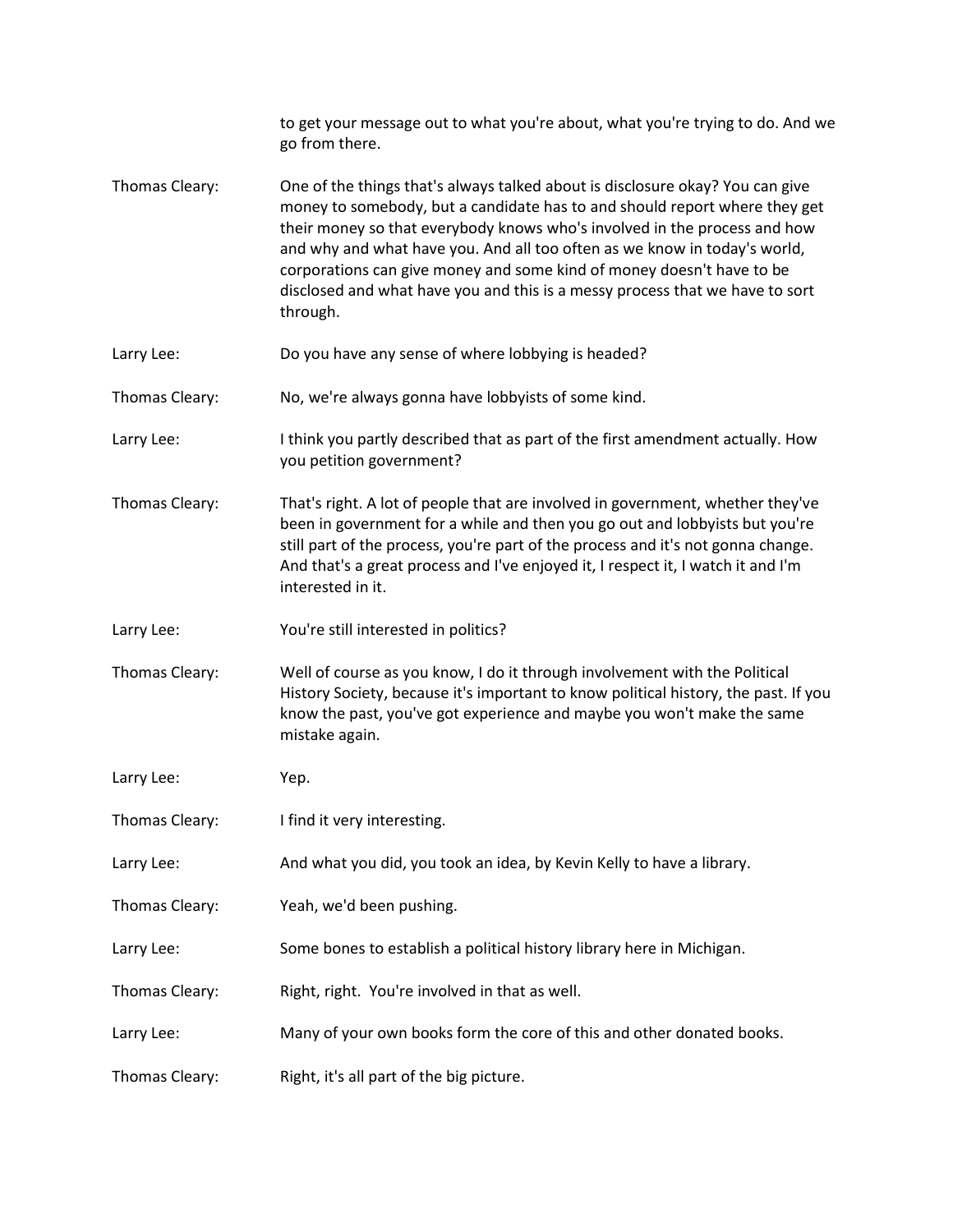| Larry Lee:     | Right, because that does reflect your interest.                                                                                                                                                                                                                                                                                                                      |
|----------------|----------------------------------------------------------------------------------------------------------------------------------------------------------------------------------------------------------------------------------------------------------------------------------------------------------------------------------------------------------------------|
| Thomas Cleary: | Yeah I will always have that interest and like you said. My children are<br>interested and that's because they're part of the family, like I learned it from my<br>father, they're learning it from our family, so.                                                                                                                                                  |
| Larry Lee:     | Well you had dinner table conversations growing up about politics, you exposed<br>your children to much the same?                                                                                                                                                                                                                                                    |
| Thomas Cleary: | You know your children learn, even if you don't say anything. They see what you<br>do and what you're involved in and it's good, it's good. Here again, I'm so<br>pleased that I was able to have nine children and grandchildren and enjoy that<br>for the last 20 years, so it's been a good life Larry.                                                           |
| Larry Lee:     | It has been and you met all these political figures, not just Governor Murphy,<br>but Soapy Williams, Senator Hart.                                                                                                                                                                                                                                                  |
| Thomas Cleary: | John Swainson.                                                                                                                                                                                                                                                                                                                                                       |
| Larry Lee:     | John Swainson, Governors.                                                                                                                                                                                                                                                                                                                                            |
| Thomas Cleary: | Congressmen and interesting state law makers. You and I had a mutual friend in<br>Bill Ryan who was speaker in the House for years.                                                                                                                                                                                                                                  |
| Larry Lee:     | Transcendent kind of leader, yeah.                                                                                                                                                                                                                                                                                                                                   |
| Thomas Cleary: | You know and it's interesting, because you have all these elected officials,<br>they're represented to move society. So no more different bills, good<br>lawmakers, bad law, boy, girl and what have you. Now it's interesting, we're<br>finally coming to the point that women are getting respected in the way they<br>should, like into office and what have you. |
| Larry Lee:     | And in the lobbying core?                                                                                                                                                                                                                                                                                                                                            |
| Thomas Cleary: | In the lobbying core, at all levels, judicial core.                                                                                                                                                                                                                                                                                                                  |
| Larry Lee:     | MLC has women in its firm.                                                                                                                                                                                                                                                                                                                                           |
| Thomas Cleary: | Well that's good, that's good. For all too long it was just a man's world while<br>we're increasing, so I'm very hopeful about the future.                                                                                                                                                                                                                           |
| Larry Lee:     | Well this has been fun Tom.                                                                                                                                                                                                                                                                                                                                          |
| Thomas Cleary: | Yeah, very satisfying.                                                                                                                                                                                                                                                                                                                                               |